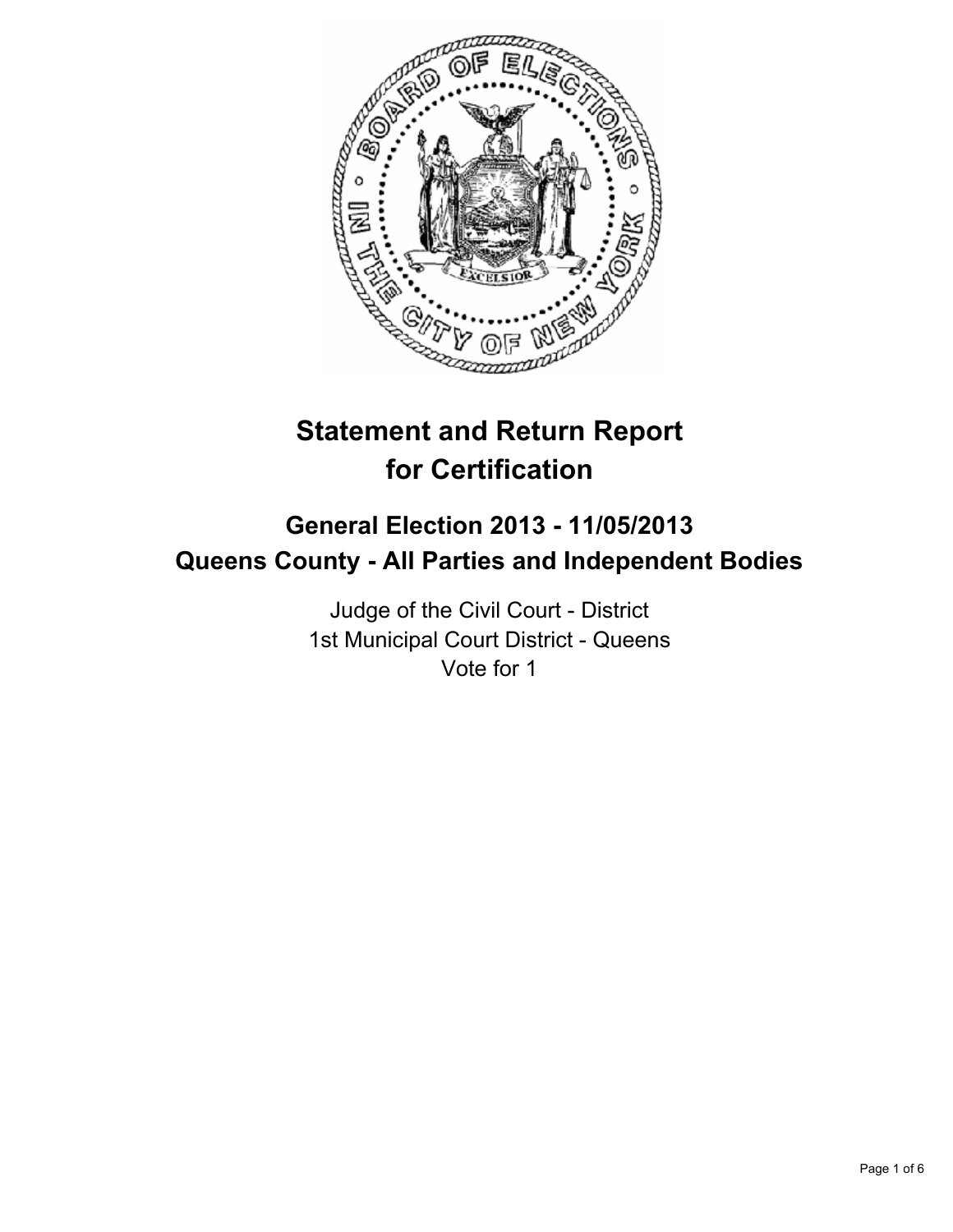

## **Assembly District 30**

| PUBLIC COUNTER                                           | 2,300 |
|----------------------------------------------------------|-------|
| <b>EMERGENCY</b>                                         | 0     |
| ABSENTEE/MILITARY                                        | 47    |
| <b>FEDERAL</b>                                           | 0     |
| <b>SPECIAL PRESIDENTIAL</b>                              | 0     |
| <b>AFFIDAVIT</b>                                         | 25    |
| <b>Total Ballots</b>                                     | 2,372 |
| Less - Inapplicable Federal/Special Presidential Ballots | 0     |
| <b>Total Applicable Ballots</b>                          | 2,372 |
| DAVID M. HAWKINS (DEMOCRATIC)                            | 1,791 |
| AURELIO ARCABASCIO (WRITE-IN)                            | 1     |
| <b>JAMES CLARK QUINN (WRITE-IN)</b>                      | 1     |
| REBECCA STAULON (WRITE-IN)                               | 1     |
| RON ROB (WRITE-IN)                                       | 1     |
| SHARIF HANNAN (WRITE-IN)                                 | 1     |
| UNATTRIBUTABLE WRITE-IN (WRITE-IN)                       | 6     |
| <b>Total Votes</b>                                       | 1,802 |
| Unrecorded                                               | 570   |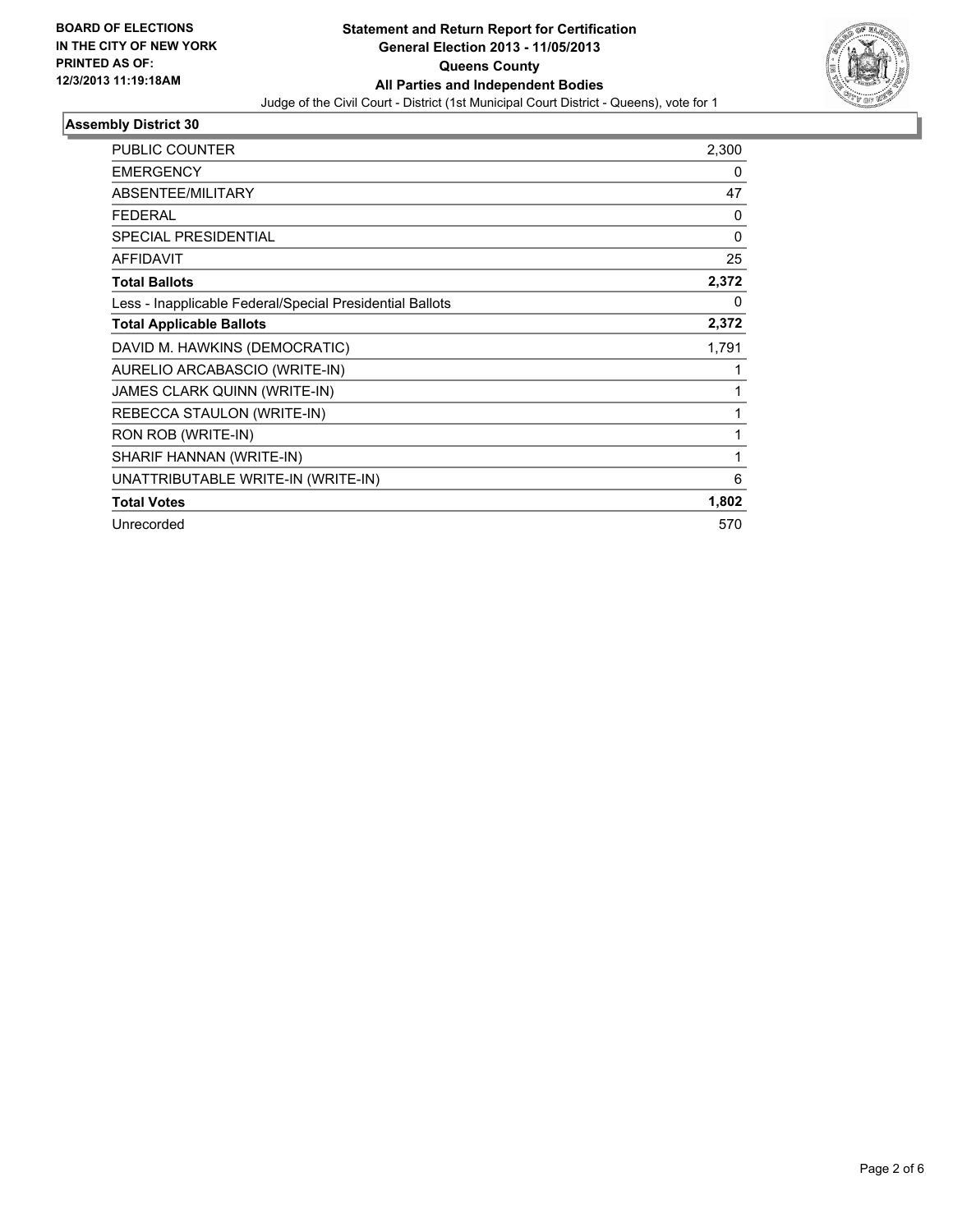

#### **Assembly District 36**

| PUBLIC COUNTER                                           | 13,926       |
|----------------------------------------------------------|--------------|
| <b>EMERGENCY</b>                                         | 1            |
| ABSENTEE/MILITARY                                        | 259          |
| <b>FEDERAL</b>                                           | 0            |
| SPECIAL PRESIDENTIAL                                     | 0            |
| AFFIDAVIT                                                | 188          |
| <b>Total Ballots</b>                                     | 14,374       |
| Less - Inapplicable Federal/Special Presidential Ballots | 0            |
| <b>Total Applicable Ballots</b>                          | 14,374       |
| DAVID M. HAWKINS (DEMOCRATIC)                            | 10,257       |
| BRIAN LEIBOWITZ (WRITE-IN)                               | 1            |
| BURIM NAMANI (WRITE-IN)                                  | 1            |
| DANIELLE DESTEFANO (WRITE-IN)                            | 1            |
| FRANKLIN BAEZ (WRITE-IN)                                 | 1            |
| GEO NAPOLITANO (WRITE-IN)                                | 1            |
| HUNTER S THOMPSON (WRITE-IN)                             | 1            |
| ISAAC HERNANDEZ (WRITE-IN)                               | 1            |
| JAMES LANE (WRITE-IN)                                    | 1            |
| JANESE CROFT (WRITE-IN)                                  | 1            |
| JOE LHOTA (WRITE-IN)                                     | $\mathbf{1}$ |
| JOSE SARAMAGO (WRITE-IN)                                 | 1            |
| KATHERINE GARRIGAN (WRITE-IN)                            | 2            |
| KEN SANCHEZ (WRITE-IN)                                   | $\mathbf{1}$ |
| KENNETH ODONNELL (WRITE-IN)                              | 1            |
| KENNY PICKETT (WRITE-IN)                                 | 1            |
| <b>KERRY KATSORHIS (WRITE-IN)</b>                        | 1            |
| LOU BEGE (WRITE-IN)                                      | 1            |
| MARK LEVIN (WRITE-IN)                                    | 1            |
| MARK MURYNEC (WRITE-IN)                                  | 1            |
| MICHAEL SILLER (WRITE-IN)                                | 1            |
| MIKE MORAN (WRITE-IN)                                    | 1            |
| MONIKA WILCOX (WRITE-IN)                                 | 1            |
| PAUL CRIMI (WRITE-IN)                                    | 1            |
| PETER GRIFFIN (WRITE-IN)                                 | 1            |
| PETER HAMMIS ESQ. (WRITE-IN)                             | 1            |
| RON WHITE (WRITE-IN)                                     | 1            |
| SCOTT ARMSTRONG (WRITE-IN)                               | 1            |
| STEVEN HAWKINS (WRITE-IN)                                | 1            |
| UNATTRIBUTABLE WRITE-IN (WRITE-IN)                       | 37           |
| VICTOR SANTORO (WRITE-IN)                                | 1            |
| <b>Total Votes</b>                                       | 10,324       |
| Unrecorded                                               | 4,050        |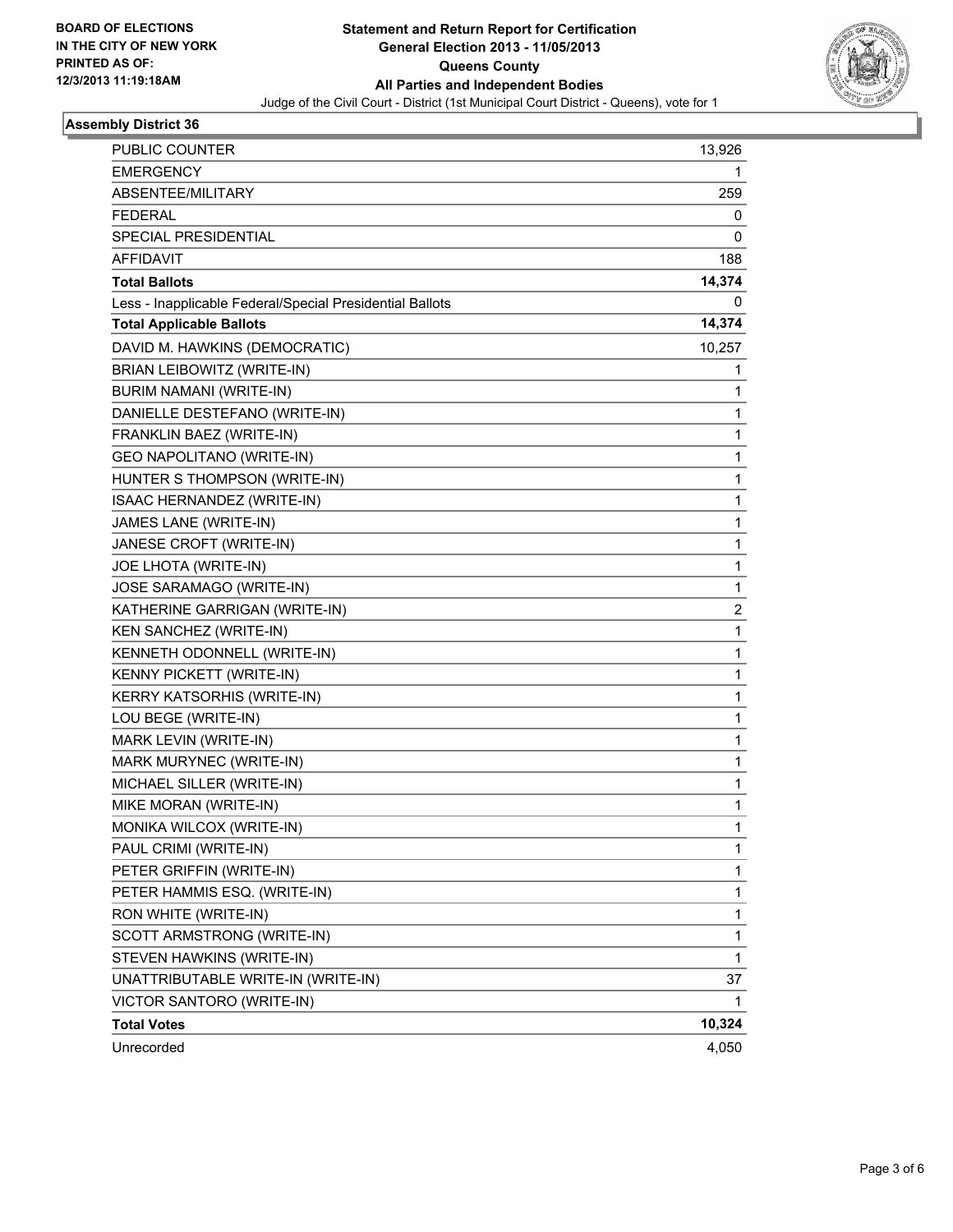

## **Assembly District 37**

| <b>PUBLIC COUNTER</b>                                    | 4,812        |
|----------------------------------------------------------|--------------|
| <b>EMERGENCY</b>                                         | 23           |
| <b>ABSENTEE/MILITARY</b>                                 | 106          |
| <b>FEDERAL</b>                                           | 0            |
| <b>SPECIAL PRESIDENTIAL</b>                              | $\mathbf{0}$ |
| <b>AFFIDAVIT</b>                                         | 75           |
| <b>Total Ballots</b>                                     | 5,016        |
| Less - Inapplicable Federal/Special Presidential Ballots | 0            |
| <b>Total Applicable Ballots</b>                          | 5,016        |
| DAVID M. HAWKINS (DEMOCRATIC)                            | 3,992        |
| ALI SHAHAD MOHAMMAD (WRITE-IN)                           | 1            |
| CHRISTY LEE (WRITE-IN)                                   | 1            |
| MEL MYRIE (WRITE-IN)                                     | 1            |
| MICHAEL TORO (WRITE-IN)                                  | 1            |
| TERESA LAKI (WRITE-IN)                                   | 1            |
| UNATTRIBUTABLE WRITE-IN (WRITE-IN)                       | 10           |
| XUE SHAI WEN (WRITE-IN)                                  | 1            |
| <b>Total Votes</b>                                       | 4,008        |
| Unrecorded                                               | 1,008        |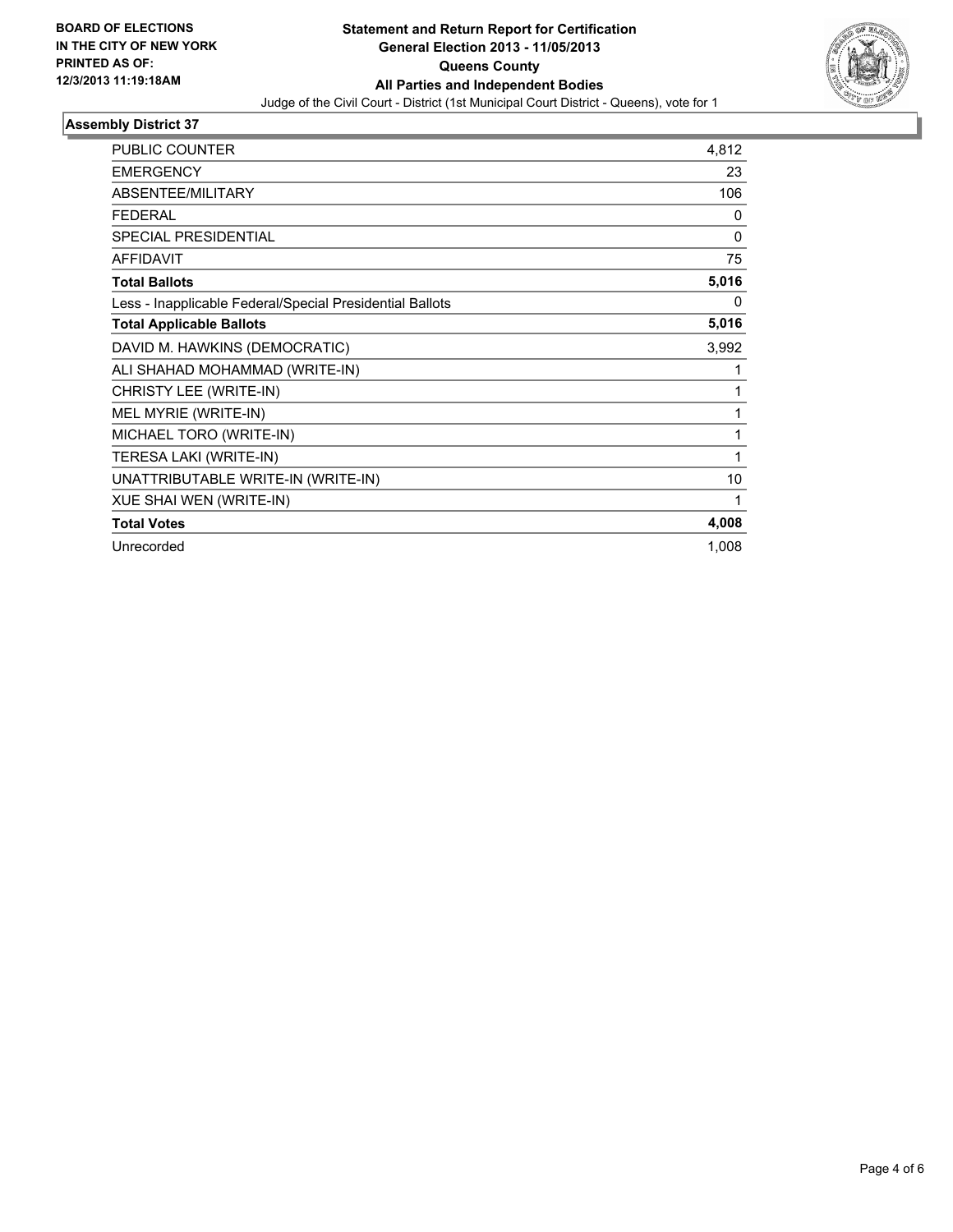

#### **Total for Judge of the Civil Court - District (1st Municipal Court District - Queens) - Queens County**

| <b>PUBLIC COUNTER</b>                                    | 21,038         |
|----------------------------------------------------------|----------------|
| <b>EMERGENCY</b>                                         | 24             |
| ABSENTEE/MILITARY                                        | 412            |
| <b>FEDERAL</b>                                           | 0              |
| SPECIAL PRESIDENTIAL                                     | 0              |
| AFFIDAVIT                                                | 288            |
| <b>Total Ballots</b>                                     | 21,762         |
| Less - Inapplicable Federal/Special Presidential Ballots | 0              |
| <b>Total Applicable Ballots</b>                          | 21,762         |
| DAVID M. HAWKINS (DEMOCRATIC)                            | 16,040         |
| ALI SHAHAD MOHAMMAD (WRITE-IN)                           | 1              |
| AURELIO ARCABASCIO (WRITE-IN)                            | 1              |
| BRIAN LEIBOWITZ (WRITE-IN)                               | 1              |
| BURIM NAMANI (WRITE-IN)                                  | $\mathbf{1}$   |
| CHRISTY LEE (WRITE-IN)                                   | 1              |
| DANIELLE DESTEFANO (WRITE-IN)                            | 1              |
| FRANKLIN BAEZ (WRITE-IN)                                 | 1              |
| <b>GEO NAPOLITANO (WRITE-IN)</b>                         | 1              |
| HUNTER S THOMPSON (WRITE-IN)                             | 1              |
| ISAAC HERNANDEZ (WRITE-IN)                               | $\mathbf{1}$   |
| JAMES CLARK QUINN (WRITE-IN)                             | 1              |
| JAMES LANE (WRITE-IN)                                    | 1              |
| JANESE CROFT (WRITE-IN)                                  | 1              |
| JOE LHOTA (WRITE-IN)                                     | 1              |
| JOSE SARAMAGO (WRITE-IN)                                 | 1              |
| KATHERINE GARRIGAN (WRITE-IN)                            | $\overline{c}$ |
| KEN SANCHEZ (WRITE-IN)                                   | 1              |
| KENNETH ODONNELL (WRITE-IN)                              | 1              |
| KENNY PICKETT (WRITE-IN)                                 | 1              |
| <b>KERRY KATSORHIS (WRITE-IN)</b>                        | 1              |
| LOU BEGE (WRITE-IN)                                      | 1              |
| MARK LEVIN (WRITE-IN)                                    | $\mathbf{1}$   |
| MARK MURYNEC (WRITE-IN)                                  | 1              |
| MEL MYRIE (WRITE-IN)                                     | 1              |
| MICHAEL SILLER (WRITE-IN)                                | 1              |
| MICHAEL TORO (WRITE-IN)                                  | 1              |
| MIKE MORAN (WRITE-IN)                                    | 1              |
| MONIKA WILCOX (WRITE-IN)                                 | 1              |
| PAUL CRIMI (WRITE-IN)                                    | 1              |
| PETER GRIFFIN (WRITE-IN)                                 | 1              |
| PETER HAMMIS ESQ. (WRITE-IN)                             | 1              |
| REBECCA STAULON (WRITE-IN)                               | 1              |
| RON ROB (WRITE-IN)                                       | 1              |
| RON WHITE (WRITE-IN)                                     | 1              |
| SCOTT ARMSTRONG (WRITE-IN)                               | 1              |
| SHARIF HANNAN (WRITE-IN)                                 | 1              |
|                                                          |                |